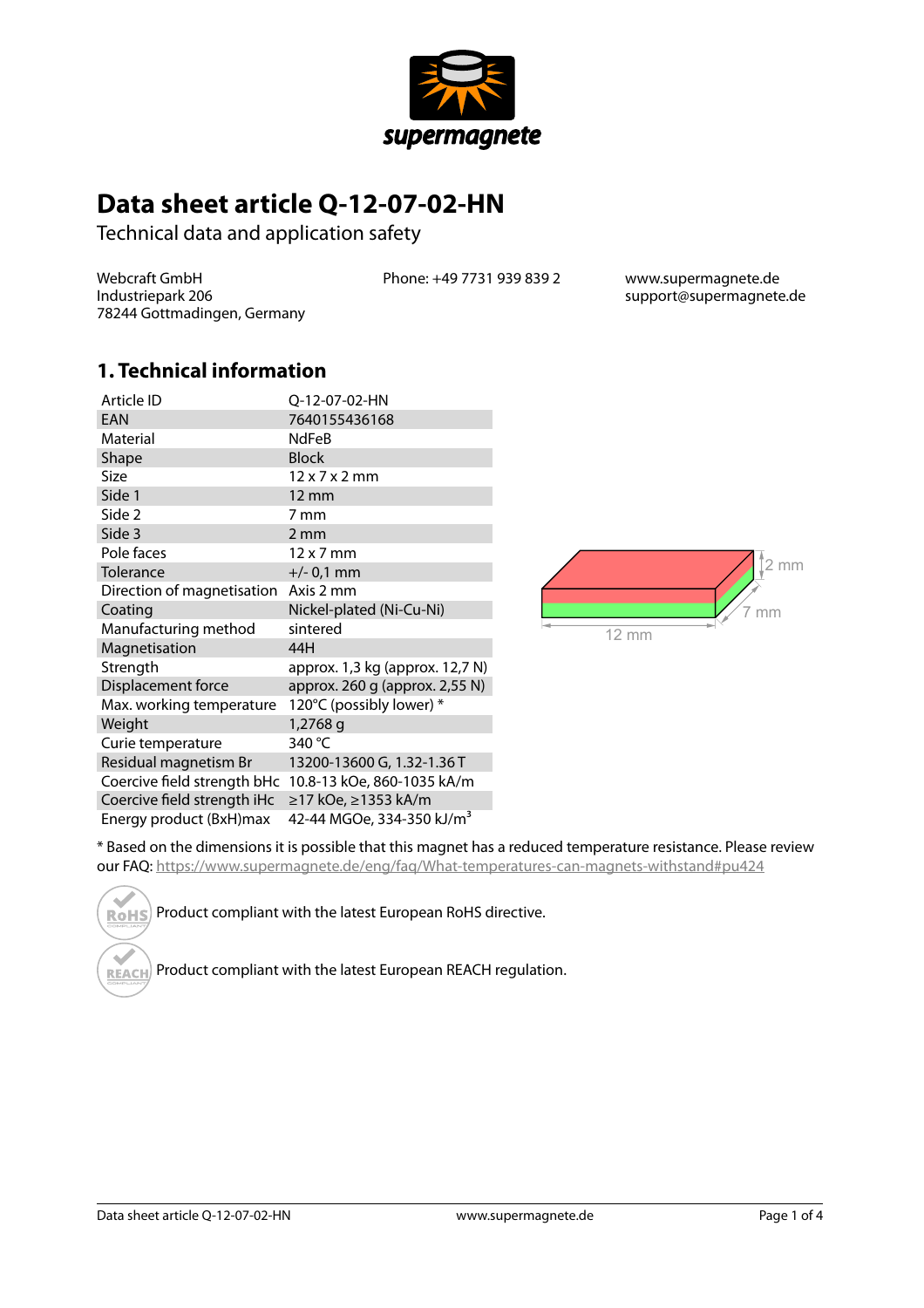#### **2. Safety tips**

| <b>Danger</b>  | <b>Swallowing</b>                                                                                                                                                                                   |
|----------------|-----------------------------------------------------------------------------------------------------------------------------------------------------------------------------------------------------|
|                | Children could swallow small magnets.<br>If several magnets are swallowed, they could get stuck in the intestine and cause perilous complications.                                                  |
|                | Magnets are not toys! Make sure that children don't play with magnets.                                                                                                                              |
| <b>Warning</b> | Pacemaker                                                                                                                                                                                           |
|                | Magnets could affect the functioning of pacemakers and implanted heart defibrillators.<br>• A pacemaker could switch into test mode and cause illness.<br>• A heart defibrillator may stop working. |
|                | If you wear these devices keep sufficient distance to magnets: www.supermagnete.de/eng/faq/distance<br>• Warn others who wear these devices from getting too close to magnets.                      |
| <b>Warning</b> | <b>Metal splinters</b>                                                                                                                                                                              |
|                | Neodymium magnets are brittle. Colliding magnets could crack.<br>Sharp splinters could be catapulted away for several meters and injure your eyes.                                                  |
|                | . Avoid the collision of magnets.<br>. Wear safety glasses when handling larger magnets.<br>• Make sure that nearby people are also protected or keep their distance.                               |

# **3. Handling and storing**

| Caution | <b>Magnetic field</b>                                                                                                                                                                                       |
|---------|-------------------------------------------------------------------------------------------------------------------------------------------------------------------------------------------------------------|
| H       | Magnets produce a far-reaching, strong magnetic field. They could damage TVs and laptops, computer hard<br>drives, credit and ATM cards, data storage media, mechanical watches, hearing aids and speakers. |
|         | • Keep magnets away from devices and objects that could be damaged by strong magnetic fields.<br>• Please refer to our table of recommended distances: www.supermagnete.de/eng/fag/distance                 |

| <b>Caution</b> | <b>Combustibility</b>                                                                   |
|----------------|-----------------------------------------------------------------------------------------|
|                | When machining magnets, the drilling dust could easily ignite.                          |
|                | Stay away from machining magnets or use appropriate tools and sufficient cooling water. |

| Caution       | <b>Nickel allergy</b>                                                                                                                                                                                                                                           |
|---------------|-----------------------------------------------------------------------------------------------------------------------------------------------------------------------------------------------------------------------------------------------------------------|
|               | Many of our magnets contain nickel, also those without nickel coating.<br>• Some people have an allergic reaction when they come into contact with nickel.<br>. Nickel allergies could develop from perpetual contact with nickel-plated objects.               |
|               | • Avoid perpetual skin contact with magnets.<br>• Avoid contact with magnets if you already have a nickel allergy.                                                                                                                                              |
|               |                                                                                                                                                                                                                                                                 |
| <b>Notice</b> | Influence on people                                                                                                                                                                                                                                             |
|               | According to the current level of knowledge, magnetic fields of permanent magnets do not have a measurable<br>positive or negative influence on people. It is unlikely that permanent magnets constitute a health risk, but it<br>cannot be ruled out entirely. |

**•** For your own safety, avoid constant contact with magnets. **•** Store large magnets at least one metre away from your body.

 $\left( \begin{array}{c} \end{array} \right)$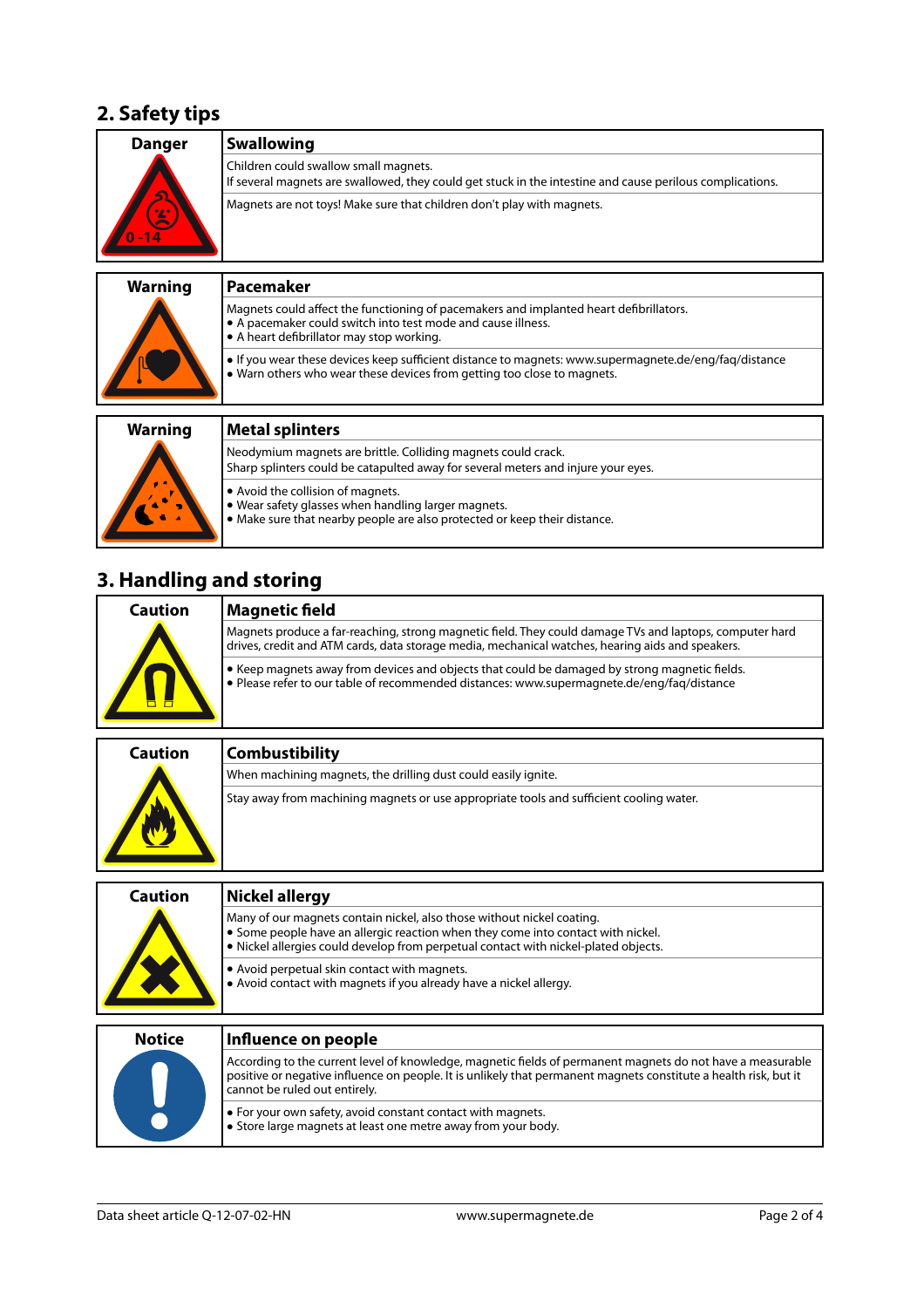| <b>Notice</b> | <b>Splintering of coating</b>                                                                                                                                                                                                                                                    |
|---------------|----------------------------------------------------------------------------------------------------------------------------------------------------------------------------------------------------------------------------------------------------------------------------------|
|               | Most of our neodymium magnets have a thin nickel-copper-nickel coating to protect them from erosion. This<br>coating could splinter or crack due to collision or large pressure. This makes them vulnerable to environmental<br>influences like moisture and they could oxidise. |
|               | • Separate big magnets, especially spheres, with a piece of cardboard.<br>• Avoid collisions of magnets as well as repeated mechanical exposure (e.g. blows, bashes).                                                                                                            |
| <b>Notice</b> | <b>Oxidation, corrosion, rust</b>                                                                                                                                                                                                                                                |
|               | Untreated neodymium magnets oxidise quickly and disintegrate.<br>Most of our magnets have a nickel-copper-nickel coating to protect them from corrosion. This coating provides<br>some protection against corrosion, but it is not robust enough for continuous outdoor use.     |
|               | • Use magnets only in the dry indoors or protect them against environmental influences.<br>• Avoid damages to the coating.                                                                                                                                                       |
| <b>Notice</b> | <b>Temperature resistance</b>                                                                                                                                                                                                                                                    |
|               | Neodymium magnets have a maximum working temperature of 80 to 200°C.                                                                                                                                                                                                             |
|               | Most neodymium magnets lose part of their adhesive force permanently at a temperature of 80°C.                                                                                                                                                                                   |
|               | • Don't use magnets in places where they are exposed to extreme heat.<br>. If you use an adhesive, don't harden it with hot air.                                                                                                                                                 |
|               |                                                                                                                                                                                                                                                                                  |
| <b>Notice</b> | <b>Mechanical treatment</b>                                                                                                                                                                                                                                                      |
|               | Neodymium magnets are brittle, heat-sensitive and oxidise easily.<br>• When drilling or sawing a magnet with improper tools, the magnet may break.<br>• The emerging heat may demagnetise the magnet.<br>• The magnet will oxidise and disintegrate due to the damaged coating.  |
|               | Avoid machining magnets if you do not have the necessary machines and experience. Let us provide you with                                                                                                                                                                        |

#### **4. Transportation tips**

| Caution | Airfreight                                                                                                                                                         |
|---------|--------------------------------------------------------------------------------------------------------------------------------------------------------------------|
|         | Magnetic fields of improperly packaged magnets could influence airplane navigation devices.<br>In the worst case it could lead to an accident.                     |
|         | • Airfreight magnets only in packaging with sufficient magnetic shielding.<br>• Please refer to the respective regulations: www.supermagnete.de/eng/fag/airfreight |

an offer for a custom-made order instead: [www.supermagnete.de/eng/custom\\_form.php](http://www.supermagnete.de/eng/custom_form.php)

| Caution | <b>Postage</b>                                                                                                                                                                                                                                                                                                                                                                                                               |
|---------|------------------------------------------------------------------------------------------------------------------------------------------------------------------------------------------------------------------------------------------------------------------------------------------------------------------------------------------------------------------------------------------------------------------------------|
|         | Magnetic fields of improperly packaged magnets could cause disturbances in sorting machines and damage<br>fragile goods in other packages.                                                                                                                                                                                                                                                                                   |
|         | • Please refer to our shipping tips: www.supermagnete.de/eng/fag/shipping<br>. Use a large box and place the magnet in the middle surrounded by lots of padding material.<br>• Arrange magnets in a package in a way that the magnetic fields neutralise each other.<br>. If necessary, use sheet iron to shield the magnetic field.<br>• There are stricter rules for airfreight: Refer to the warning notice "Airfreight". |

## **5. Disposal tips**

Small amounts of used neodymium magnets can be thrown out with the regular trash. Larger amounts of magnets need to be recycled as scrap metal.

### **6. Statutory provisions**

Neodymium magnets are not intended for sale/export to the United States of America, Canada or Japan. You are strictly prohibited from directly or indirectly exporting the neodymium magnets that you received from us or the end products that you produced from those magnets to the countries mentioned above.